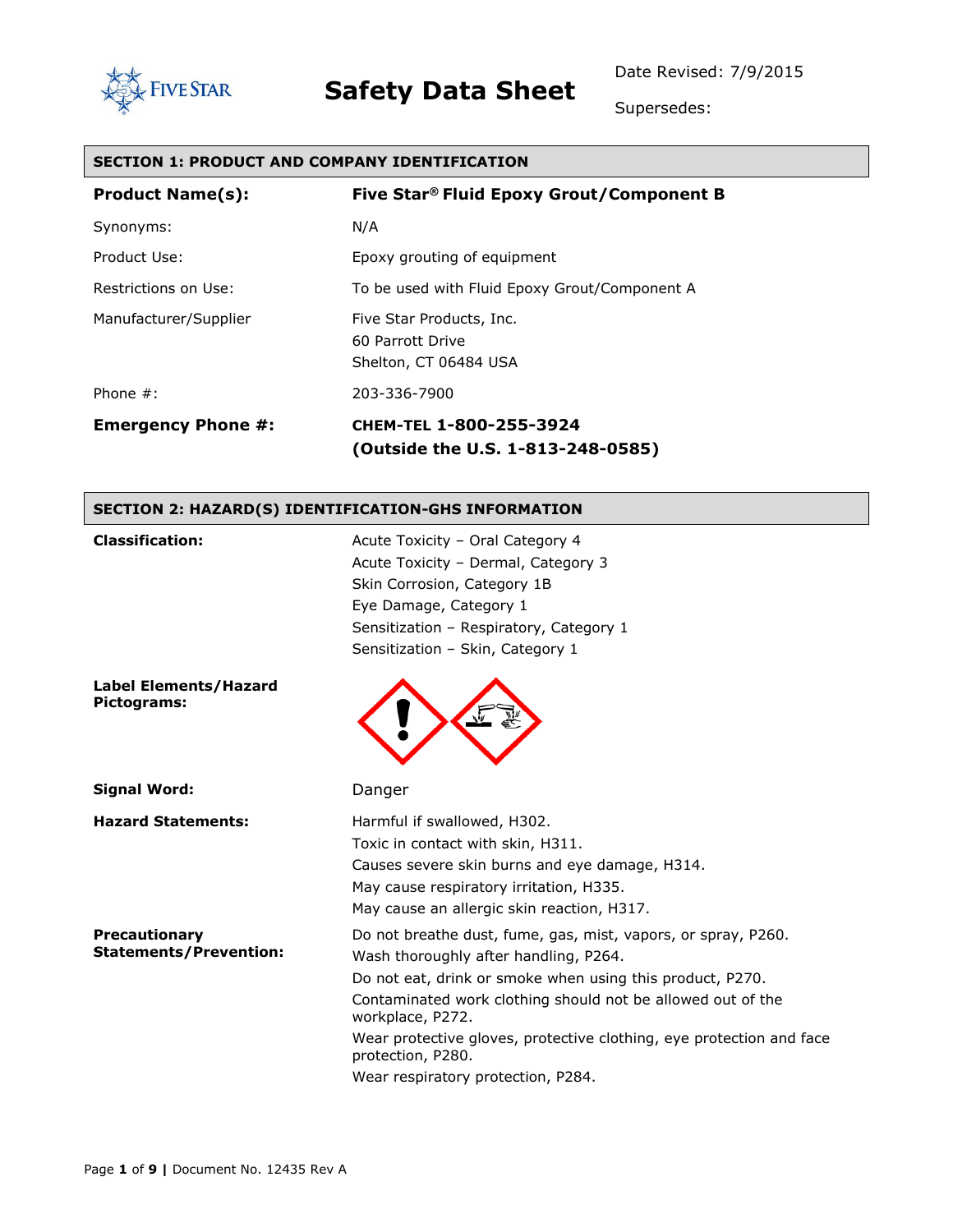

Date Revised: 7/9/2015

Supersedes:

| <b>Response:</b>                                   | If swallowed: Rinse mouth. Do NOT induce vomiting, P330, P331.                                                                                     |
|----------------------------------------------------|----------------------------------------------------------------------------------------------------------------------------------------------------|
|                                                    | If on skin (or hair): Take off immediately all contaminated clothing.<br>Rinse skin with water/shower, P361, P353.                                 |
|                                                    | If inhaled: Remove person to fresh air and keep comfortable for<br>breathing, P340.                                                                |
|                                                    | If in eyes: Rinse cautiously with water for several minutes, P351.<br>Remove contact lenses, if present and easy to do. Continue rinsing,<br>P338. |
|                                                    | Immediately call a poison center or doctor, P310.                                                                                                  |
|                                                    | If skin irritation or rash occurs, P333: Get medical advice/attention,<br>P313.                                                                    |
|                                                    | If experiencing respiratory symptoms, P342: Call a poison center or<br>doctor, P310. Wash contaminated clothing before reuse, P363.                |
| Storage:                                           | Store locked up.                                                                                                                                   |
| Disposal:                                          | Dispose of contents/container in accordance with applicable regional,<br>national, and local laws and regulations.                                 |
| <b>Hazards Not Otherwise</b><br><b>Classified:</b> | N/A                                                                                                                                                |
| <b>Ingredients with Unknown</b><br>Toxicity:       | N/A                                                                                                                                                |

| <b>SECTION 3: COMPOSITION/INFORMATION ON INGREDIENTS</b> |                         |           |           |
|----------------------------------------------------------|-------------------------|-----------|-----------|
| <b>Hazardous</b><br>Ingredient(s)                        | Common<br>Name/Synonyms | CAS No.   | % wt/wt   |
| <b>Aliphatic Amines</b>                                  | Not available           | TS        | $40 - 60$ |
| 1,3-Benzenedimethanamine                                 | Not available           | 1477-55-0 | $40 - 60$ |

| <b>SECTION 4: FIRST AID MEASURES</b> |                                                                                                                                                                                                                                                  |  |
|--------------------------------------|--------------------------------------------------------------------------------------------------------------------------------------------------------------------------------------------------------------------------------------------------|--|
| Inhalation:                          | If inhaled: Remove person to fresh air and keep comfortable for<br>breathing.                                                                                                                                                                    |  |
|                                      | If experiencing respiratory symptoms call poison center or doctor.                                                                                                                                                                               |  |
| Eye Contact:                         | If in eyes: Rinse cautiously with water for at least 30 minutes. Remove<br>contact lenses, if present and easy to do. Continue rinsing.<br>Immediately call a poison center or doctor.                                                           |  |
| <b>Skin Contact:</b>                 | If on skin (or hair): Take off immediately all contaminated clothing.<br>Rinse skin with water/shower for at least 15 minutes. Immediately call<br>a poison center or doctor if irritation develops. Wash contaminated<br>clothing before reuse. |  |
| Ingestion:                           | If swallowed: Rinse mouth. Do NOT induce vomiting. Immediately call<br>a poison center or doctor. If vomiting occurs naturally, have victim lean                                                                                                 |  |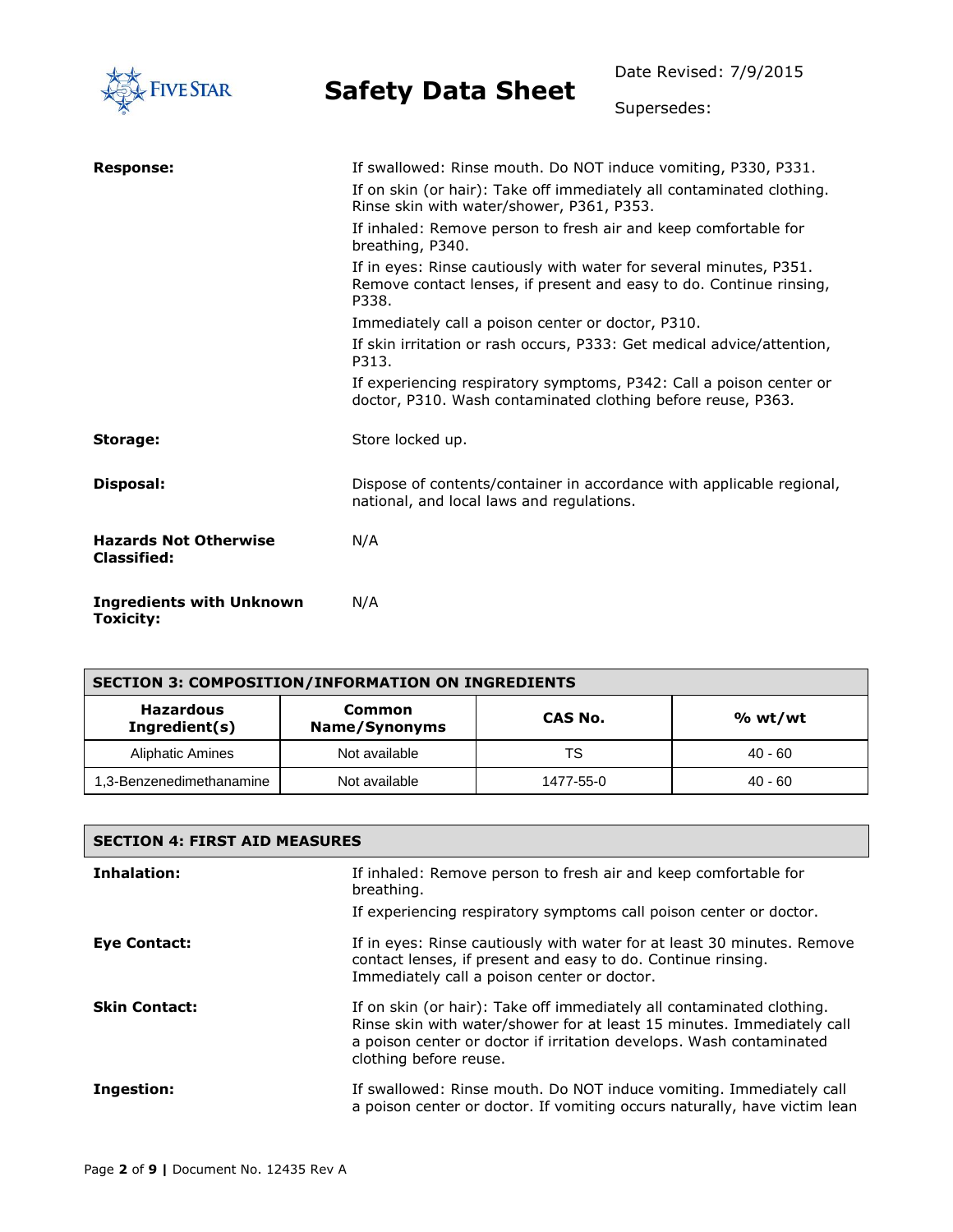

Date Revised: 7/9/2015

Supersedes:

forward to reduce the risk of aspiration. Never give anything by mouth to an unconscious person.

| <b>General Advice:</b>     | In case of accident or if you feel unwell, seek medical advice<br>immediately (show the label or SDS where possible). |
|----------------------------|-----------------------------------------------------------------------------------------------------------------------|
| <b>Note to Physicians:</b> | Symptoms may not appear immediately.                                                                                  |

### **SECTION 5: FIRE-FIGHTING MEASURES**

| <b>Flammability and Explosion</b><br><b>Information:</b> | Not flammable or combustible by OSHA/WHMIS criteria                                                                                                                                                                                                                                                                                                                                                                                                                                                                                                                                                                                                                                                                                                                                                                                             |  |
|----------------------------------------------------------|-------------------------------------------------------------------------------------------------------------------------------------------------------------------------------------------------------------------------------------------------------------------------------------------------------------------------------------------------------------------------------------------------------------------------------------------------------------------------------------------------------------------------------------------------------------------------------------------------------------------------------------------------------------------------------------------------------------------------------------------------------------------------------------------------------------------------------------------------|--|
| <b>Sensitivity to Mechanical</b><br>Impact:              | This material is not sensitive to mechanical impact.                                                                                                                                                                                                                                                                                                                                                                                                                                                                                                                                                                                                                                                                                                                                                                                            |  |
| <b>Sensitivity to Static</b><br>Discharge:               | This material is sensitive to static discharge at temperatures at or<br>above the flash point.                                                                                                                                                                                                                                                                                                                                                                                                                                                                                                                                                                                                                                                                                                                                                  |  |
| <b>MEANS OF EXTINCTION</b>                               |                                                                                                                                                                                                                                                                                                                                                                                                                                                                                                                                                                                                                                                                                                                                                                                                                                                 |  |
| <b>Suitable Extinguishing Media:</b>                     | Small Fire: Dry chemical, CO2, or water spray.<br>Large Fire: Dry chemical, CO2, alcohol-resistant foam or water spray.<br>Move containers from fire area if you can do it without risk. Dike fire-<br>control water for later disposal; do not scatter the material.                                                                                                                                                                                                                                                                                                                                                                                                                                                                                                                                                                           |  |
| <b>Unsuitable Extinguishing</b><br>Media:                | N/A                                                                                                                                                                                                                                                                                                                                                                                                                                                                                                                                                                                                                                                                                                                                                                                                                                             |  |
| <b>Product of Combustion:</b>                            | Carbon monoxide. Oxides of nitrogen.                                                                                                                                                                                                                                                                                                                                                                                                                                                                                                                                                                                                                                                                                                                                                                                                            |  |
| <b>Protection of Firefighters:</b>                       | TOXIC; inhalation, ingestion or skin contact with material may cause<br>severe injury or death. Contact with molten substance may cause<br>severe burns to skin and eyes. Avoid any skin contact. Effects of<br>contact or inhalation may be delayed. Fire may produce irritating,<br>corrosive and/or toxic gases. Runoff from fire control or dilution water<br>may be corrosive and/or toxic and cause pollution. Wear positive<br>pressure self-contained breathing apparatus (SCBA). Wear chemical<br>protective clothing that is specifically recommended by the<br>manufacturer. It may provide little or no thermal protection. Structural<br>firefighters' protective clothing provides limited protection in fire<br>situations ONLY; it is not effective in spill situations where direct<br>contact with the substance is possible. |  |

| <b>SECTION 6: ACCIDENTAL RELEASE MEASURES</b> |                                                                                                                                                                                                                                                                                       |  |
|-----------------------------------------------|---------------------------------------------------------------------------------------------------------------------------------------------------------------------------------------------------------------------------------------------------------------------------------------|--|
| <b>Emergency Procedures:</b>                  | As an immediate precautionary measure, isolate spill or leak area in all<br>directions for at least 50 meters (150 ft). Stay upwind. Keep out of low<br>areas. Ventilate enclosed areas. ELIMINATE all ignition sources (no<br>smoking, flares, sparks, or flames in immediate area). |  |
| <b>Personal Precautions:</b>                  | Do not touch damaged containers or spilled material unless wearing<br>appropriate protective clothing. Use personal protection recommended<br>in Section 8.                                                                                                                           |  |
| <b>Environmental Precautions:</b>             | Prevent entry into waterway, sewers, basements, or confined areas.                                                                                                                                                                                                                    |  |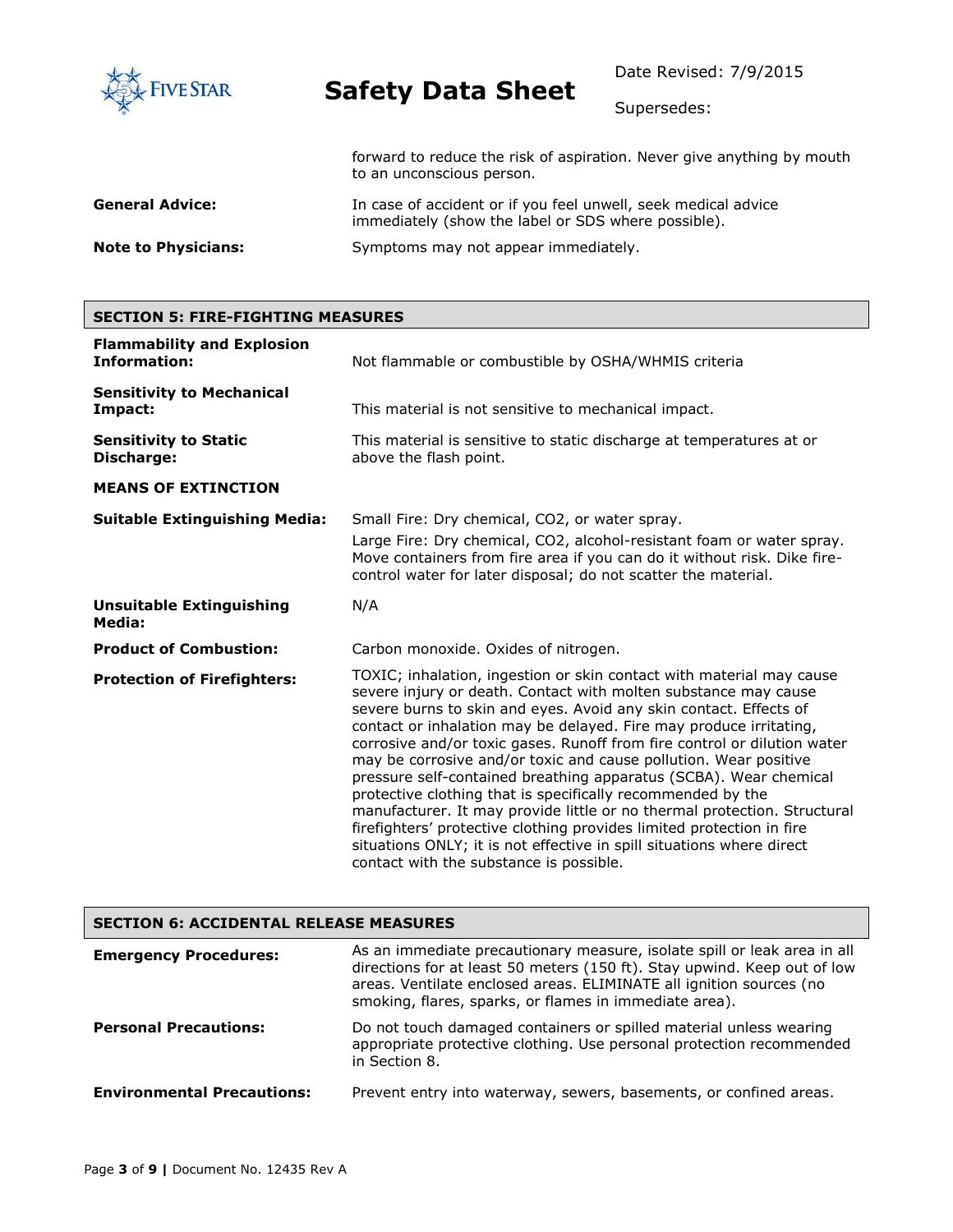**FIVE STAR** 

**Safety Data Sheet**

Date Revised: 7/9/2015

Supersedes:

| <b>Methods for Containment:</b> | Stop leak if you can do it without risk.                                                               |
|---------------------------------|--------------------------------------------------------------------------------------------------------|
| <b>Methods for Cleanup:</b>     | Absorb or cover with dry earth, sand, or other non-combustible<br>material and transfer to containers. |
| <b>Other Information:</b>       | See Section 13 for disposal considerations.                                                            |

### **SECTION 7: HANDLING AND STORAGE**

| Handling: | Do not swallow. Do not breathe mist, vapors, or spray. Do not get in<br>eyes, on skin, or on clothing. Wash thoroughly after handling. Do not<br>eat, drink, or smoke when using this product. Contaminated work<br>clothing should not be allowed out of workplace. See Section 8 for<br>information on Personal Protective Equipment. |
|-----------|-----------------------------------------------------------------------------------------------------------------------------------------------------------------------------------------------------------------------------------------------------------------------------------------------------------------------------------------|
| Storage:  | Store locked up. Store away from incompatible materials. See Section<br>10 for information on incompatible materials. Keep out of reach of<br>children.                                                                                                                                                                                 |

### **SECTION 8: EXPOSURE CONTROLS/PERSONAL PROTECTION**

#### **Exposure Guidelines**

| Component                | CAS No.   | <b>ACGIH</b>        | <b>OSHA</b>                 |
|--------------------------|-----------|---------------------|-----------------------------|
| <b>Aliphatic Amines</b>  | TS        | No TLV established. | 1.0 mg/m <sup>3</sup> (PEL) |
| 1,3-Benzenedimethanamine | 1477-55-0 | No TLV established. | 0.1 mg/m <sup>3</sup> (PEL) |

PEL: Permissible Exposure Limit TLV: Threshold Limit Value.

**Engineering Controls:** Not normally required.

### **PERSONAL PROTECTIVE EQUIPMENT (PPE)**

| <b>Eye/Face Protection:</b>      | Wear chemical safety goggles and full face shield. Ensure that eyewash<br>stations and safety showers are close to the workstation location. Use<br>equipment for eye protection that meets the standards referenced for<br>OSHA regulations in 29 CFR 1910.133 for Personal Protective<br>Equipment.                                                                                                                                                                              |
|----------------------------------|------------------------------------------------------------------------------------------------------------------------------------------------------------------------------------------------------------------------------------------------------------------------------------------------------------------------------------------------------------------------------------------------------------------------------------------------------------------------------------|
| <b>Hand Protection:</b>          | Wear protective gloves. Rubber or polyethylene material is<br>recommended. Consult manufacturer specifications for further<br>information.                                                                                                                                                                                                                                                                                                                                         |
| <b>Skin and Body Protection:</b> | Wear protective clothing. Clothing with full length sleeves and pants<br>should be worn.                                                                                                                                                                                                                                                                                                                                                                                           |
| <b>Respiratory Protection:</b>   | Wear respiratory protection. If engineering controls and ventilation are<br>not sufficient to control exposure to below the allowable limits then an<br>appropriate NIOSH/MSHA approved air-purifying respirator with organic<br>vapor cartridge, or self- contained breathing apparatus must be used.<br>Supplied air breathing apparatus must be used when oxygen<br>concentrations are low or if airborne concentrations exceed the limits of<br>the air-purifying respirators. |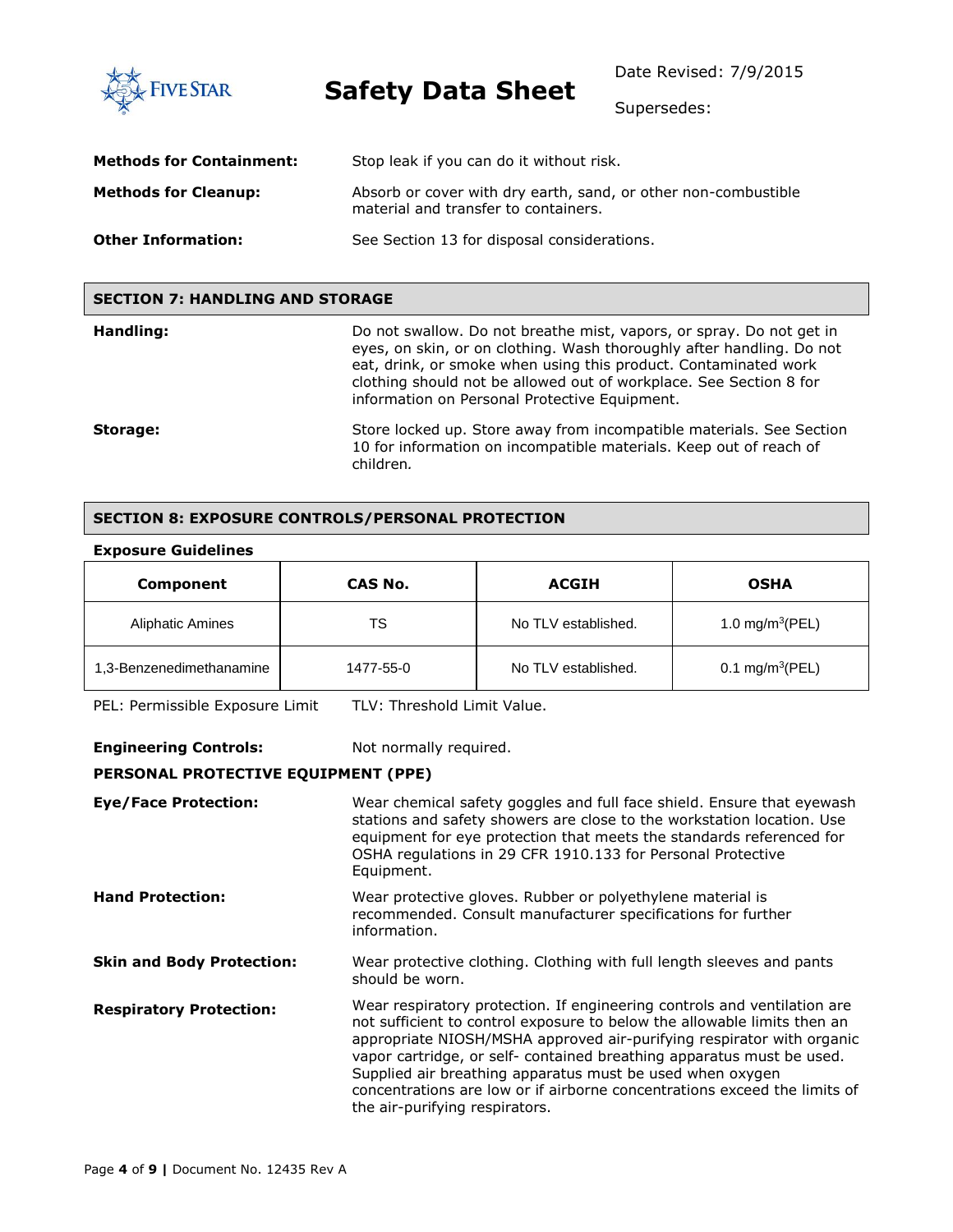

Supersedes:

**General Hygiene** 

**Considerations:** Handle according to established industrial hygiene and safety practices.

| <b>SECTION 9: PHYSICAL AND CHEMICAL PROPERTIES</b> |                          |  |
|----------------------------------------------------|--------------------------|--|
| Appearance:                                        | Liquid                   |  |
| Color:                                             | <b>Straw Yellow</b>      |  |
| Odor:                                              | Ammoniacal               |  |
| <b>Odor Threshold:</b>                             | N/A                      |  |
| <b>Physical State:</b>                             | Liquid                   |  |
| pH:                                                | alkaline                 |  |
| <b>Melting Point / Freezing Point:</b>             | Liquid                   |  |
| <b>Initial Boiling Point:</b>                      | 245°C (473°F)            |  |
| <b>Boiling Point:</b>                              | 245°C (473°C)            |  |
| <b>Flash Point:</b>                                | 134°C (273°F)            |  |
| <b>Evaporation Rate:</b>                           | $<$ 1; butyl acetate = 1 |  |
| Flammability (solid, gas):                         | N/A                      |  |
| <b>Lower Flammability Limit:</b>                   | N/A                      |  |
| <b>Upper Flammability Limit:</b>                   | N/A                      |  |
| <b>Vapor Pressure:</b>                             | 15 mm Hg @ 148°C (298°F) |  |
| <b>Vapor Density:</b>                              | N/A                      |  |
| <b>Relative Density:</b>                           | 1.00                     |  |
| Solubility:                                        | N/A                      |  |
| <b>Partition Coefficient: n-Octanol/Water:</b>     | N/A                      |  |
| <b>Auto-ignition Temperature:</b>                  | Not available            |  |
| <b>Decomposition Temperature:</b>                  | N/A                      |  |
| <b>Viscosity:</b>                                  | $50 - 80$ cps            |  |
| Percent Volatile, wt.%:                            | 0%                       |  |
| VOC Content, wt.%:                                 | $0\%$                    |  |
| <b>Density:</b>                                    | 1.0                      |  |
| <b>Coefficient of Water/Oil Distribution:</b>      | N/A                      |  |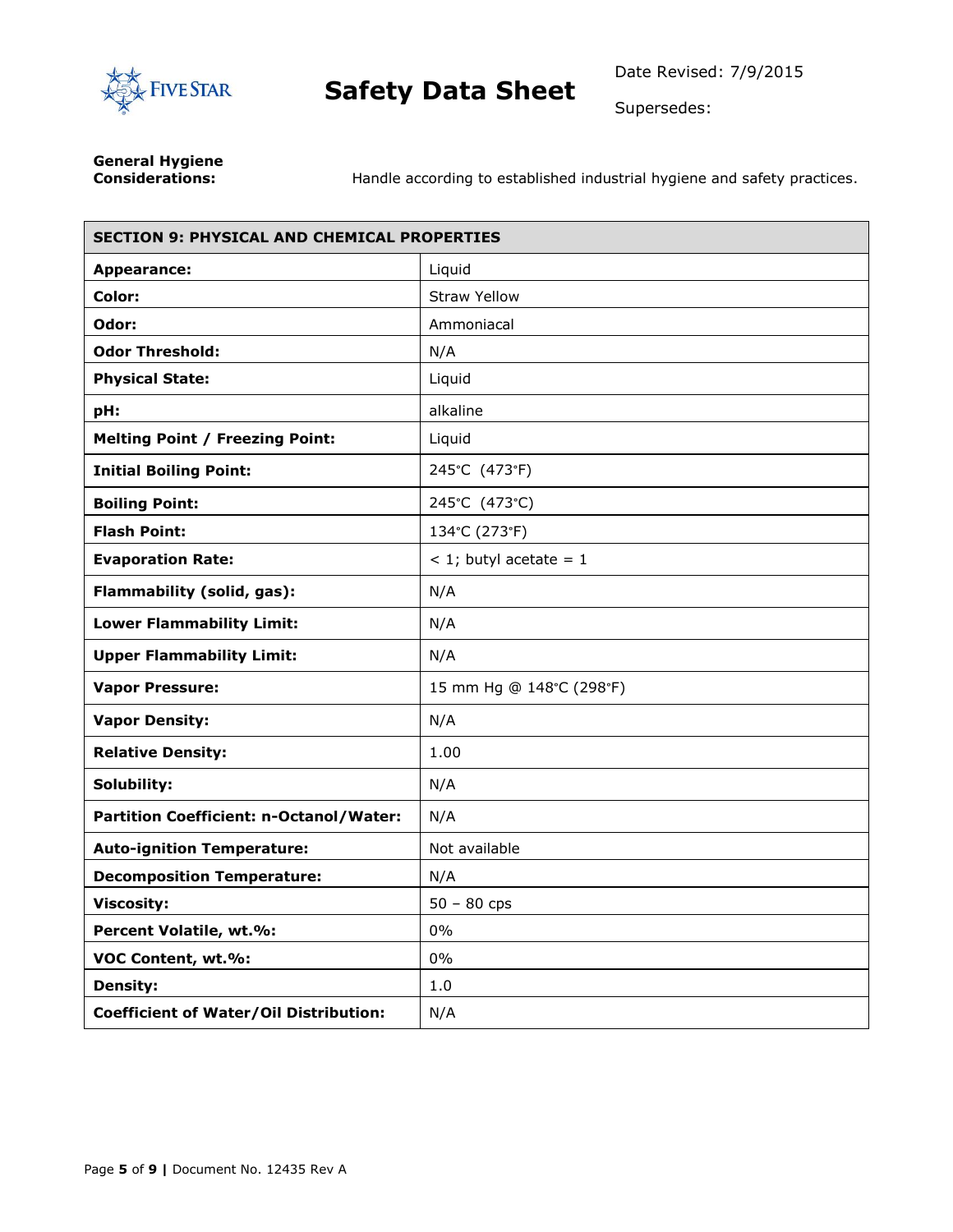

Date Revised: 7/9/2015

Supersedes:

| <b>SECTION 10: STABILITY AND REACTIVITY</b> |  |  |
|---------------------------------------------|--|--|
| <b>Stable</b>                               |  |  |
| $CO2$ , smoke, toxic vapors.                |  |  |
| Avoid peroxides and acids.                  |  |  |
| Epoxy resins under uncontrolled conditions. |  |  |
|                                             |  |  |

#### **SECTION 11: TOXICOLOGICAL INFORMATION**

| <b>Acute Toxicity</b>                                  |                                                                                                                                                                                             |
|--------------------------------------------------------|---------------------------------------------------------------------------------------------------------------------------------------------------------------------------------------------|
| <b>Primary Irritant Effect</b><br>On the Skin:         | Irritant to skin and mucous membranes.                                                                                                                                                      |
| <b>Primary Irritant Effect</b><br>On the Eye:          | Irritating effect.                                                                                                                                                                          |
| <b>Sensitization:</b>                                  | Sensitization possible through skin contact.<br>Sensitizing effect through inhalation is possible by prolonged exposure.                                                                    |
| <b>Additional Toxicological</b><br><b>Information:</b> | The product shows the following dangers according to the<br>calculation method of the General EU Classification Guidelines for<br>Preparations as issued in the latest version:<br>Irritant |
|                                                        | Danger through skin adsorption.                                                                                                                                                             |
|                                                        | Toxic and/or corrosive effects may be delayed up to 24 hours.                                                                                                                               |
| <b>Sensitization:</b>                                  | Sensitization possible by inhalation and/or dermal contact.                                                                                                                                 |
| <b>Repeated Dose Toxicity:</b>                         | Repeated exposures may result in skin and/or respiratory sensitivity.                                                                                                                       |

### **SECTION 12: ECOLOGICAL INFORMATION**

#### **Toxicity**

| <b>Aquatic Toxicity:</b>                    | The material is harmful to the environment.                                                                                               |  |
|---------------------------------------------|-------------------------------------------------------------------------------------------------------------------------------------------|--|
| <b>Persistence and</b><br>Degradability:    | The product is partly biodegradable. Significant residuals remain.                                                                        |  |
| <b>Bio-accumulative Potential:</b>          | Does not accumulate in organisms.                                                                                                         |  |
| <b>Mobility in Soil:</b>                    | No further relevant information available.                                                                                                |  |
| <b>Ecotoxical Effects</b><br><b>Remark:</b> | Toxic for fish.                                                                                                                           |  |
| <b>Additional Ecological Information</b>    |                                                                                                                                           |  |
| <b>General Notes:</b>                       | This statement was deduced from products with a similar structure or<br>composition. Due to available data on eliminability/decomposition |  |

environment cannot be excluded.

and bioaccumulation potential prolonged term damage of the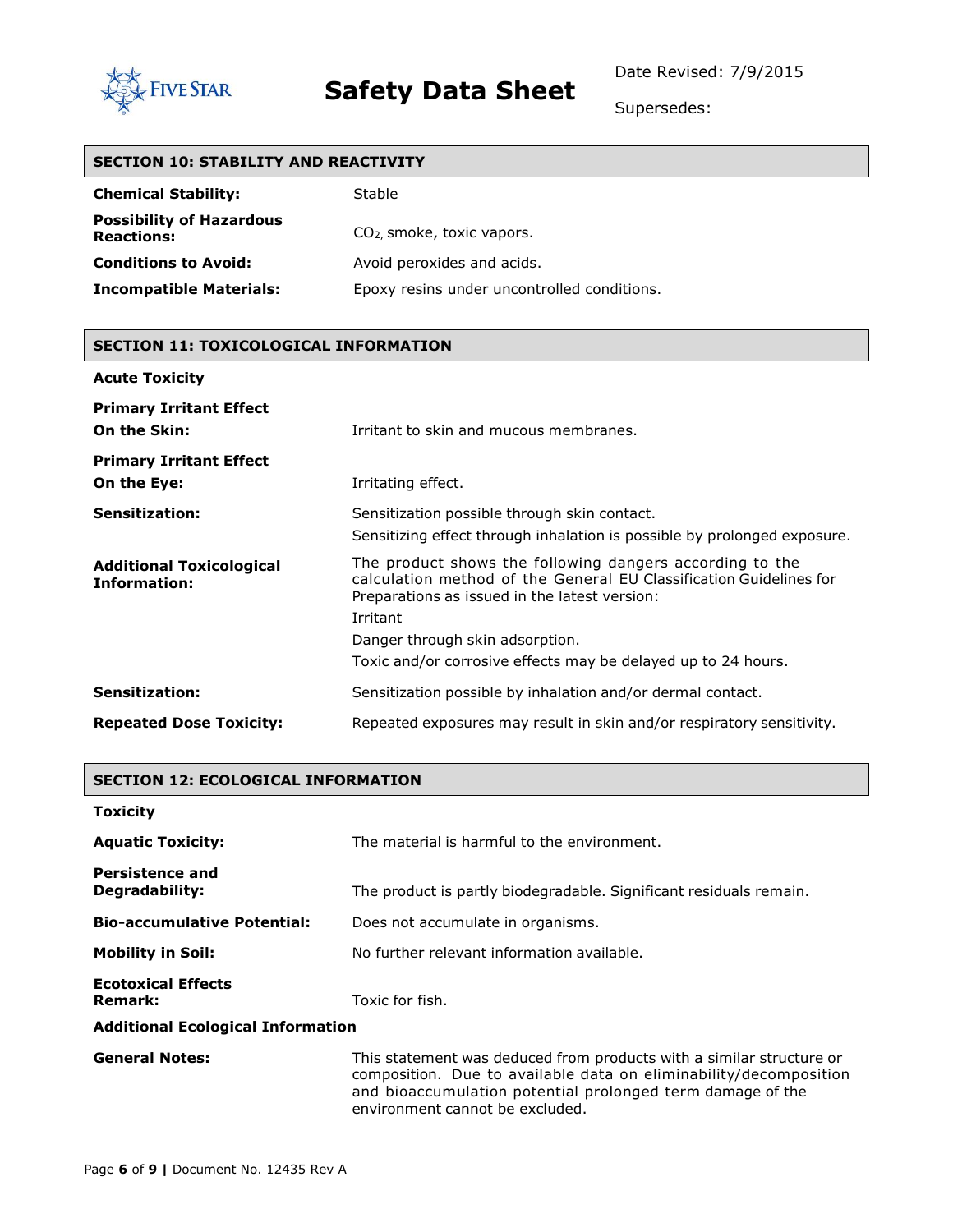

Date Revised: 7/9/2015

Supersedes:

Do not allow undiluted product or large quantities of it to reach ground water, water course or sewage system. Also poisonous for fish and plankton in water bodies. Toxic for aquatic organisms.

| <b>PBT Assessment:</b>  | Not applicable. |
|-------------------------|-----------------|
| <b>vPvB Assessment:</b> | Not applicable. |

**Other Adverse Effects:** No further relevant information available.

### **SECTION 13: DISPOSAL CONSIDERATIONS**

#### **Waste Treatment Methods**

| <b>Recommendation:</b>                               | Must not be disposed together with household garbage. Do not allow<br>product to reach sewage system.<br>Can be burned with household garbage after consulting with the<br>waste disposal facility operator and the pertinent authorities and<br>adhering to the necessary technical regulations. |
|------------------------------------------------------|---------------------------------------------------------------------------------------------------------------------------------------------------------------------------------------------------------------------------------------------------------------------------------------------------|
|                                                      | Can be disposed of with household garbage after solidification<br>following consultation with the waste disposal facility operator and<br>the pertinent authorities and adhering to the necessary technical<br>regulations.                                                                       |
| <b>Uncleaned Packaging</b><br><b>Recommendation:</b> | Disposal must be made according to official regulations.                                                                                                                                                                                                                                          |

### **SECTION 14: TRANSPORT INFORMATION**

| <b>US DEPARTMENT of</b><br><b>TRANSPORTATION (DOT)</b><br><b>Proper Shipping Name:</b>          | Corrosive Liquid, Basic, Organic, NOS<br>(1,3-Benzenedimethanamine) |
|-------------------------------------------------------------------------------------------------|---------------------------------------------------------------------|
| Class:                                                                                          | 8                                                                   |
| UN $#$ :                                                                                        | UN3267                                                              |
| <b>Packing Group:</b>                                                                           | TΤ                                                                  |
| <b>CANADA Transportation of</b><br><b>Dangerous Goods (TDG)</b><br><b>Proper Shipping Name:</b> | Corrosive Liquid, Basic, Organic, NOS<br>(1,3-Benzenedimethanamine) |
| Class:                                                                                          | 8                                                                   |
| UN $#$ :                                                                                        | UN3267                                                              |
| <b>Packing Group:</b>                                                                           | TΤ                                                                  |
| <b>Air Transport (ICAO-</b><br>IATA/DGR) Proper Shipping<br>Name:                               | Corrosive Liquid, Basic, Organic, NOS<br>(1,3-Benzenedimethanamine) |
| Class:                                                                                          | 8                                                                   |
| UN #:                                                                                           | UN3267                                                              |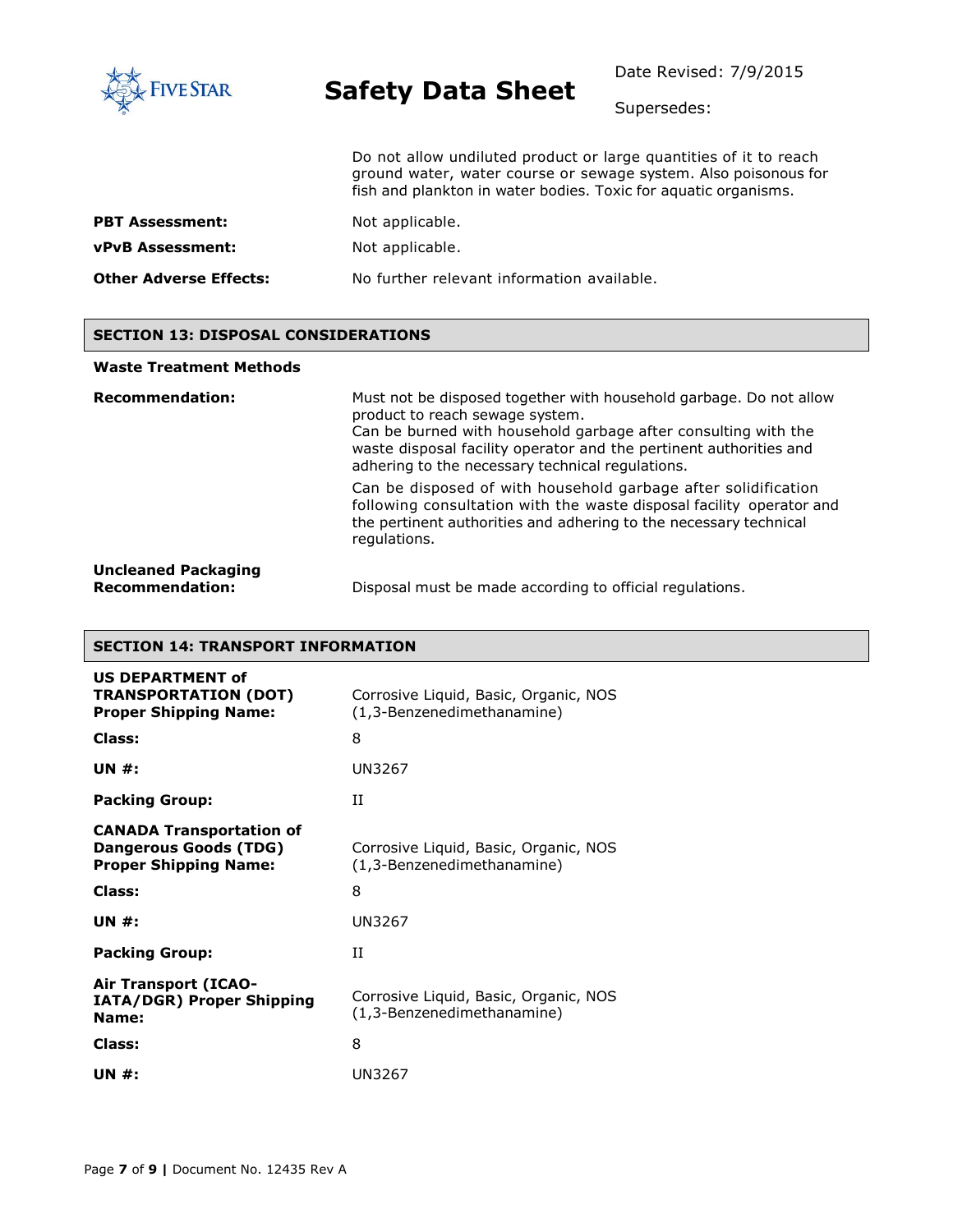

Supersedes:

| <b>Packing Group:</b>            | TΤ                                                                  |  |
|----------------------------------|---------------------------------------------------------------------|--|
| Sea Transport (IMDG-Code/GGVSee) |                                                                     |  |
| UN $#$ :                         | 3267                                                                |  |
| <b>Proper Shipping Name:</b>     | Corrosive Liquid, Basic, Organic, NOS<br>(1,3-Benzenedimethanamine) |  |
| Class:                           | 8                                                                   |  |
| <b>Packing Group:</b>            | Н                                                                   |  |
| <b>Marine Pollutant:</b>         | No                                                                  |  |
| <b>Special Provision(s):</b>     | N/A                                                                 |  |

| <b>SECTION 15: REGULATORY INFORMATION</b> |                                                                                                                                                                                                                    |                  |  |
|-------------------------------------------|--------------------------------------------------------------------------------------------------------------------------------------------------------------------------------------------------------------------|------------------|--|
| <b>CHEMICAL INVENTORIES</b>               |                                                                                                                                                                                                                    |                  |  |
| US (TSCA):                                | The components of this product are in compliance with the chemical<br>notification requirements of TSCA.                                                                                                           |                  |  |
| <b>CANADA (DSL):</b>                      | The components of this product are in compliance with the chemical<br>notification requirements of the NSN Regulations under CEPA, 1999.                                                                           |                  |  |
| <b>FEDERAL REGULATIONS</b>                |                                                                                                                                                                                                                    |                  |  |
| <b>CANADA:</b>                            | This product has been classified in accordance with the hazard<br>criteria of the Controlled Products Regulations and the MSDS<br>contains all the information required by the Controlled Products<br>Regulations. |                  |  |
| <b>WHMIS Classification:</b>              | Class D1B - Toxic Material<br>Class D2A - Respiratory sensitization<br>Class D2B - Skin sensitization<br>Class E - Corrosive Material                                                                              |                  |  |
| <b>UNITED STATES:</b>                     | This SDS had been prepared to meet the U.S. OSHA Hazard<br>Communication Standard, 29 CFR 1910.1200                                                                                                                |                  |  |
| <b>SARA Title III:</b>                    | No components are listed.                                                                                                                                                                                          |                  |  |
| <b>STATE REGULATIONS</b>                  |                                                                                                                                                                                                                    |                  |  |
| <b>Massachusetts</b>                      | US Massachusetts Commonwealth's Right-to-Know Las (Appendix A to<br>105 Code of Massachusetts Regulations Section 670.000).                                                                                        |                  |  |
| <b>Component:</b>                         | CAS No.                                                                                                                                                                                                            | <b>RTK List:</b> |  |
| <b>Aliphatic Amines</b>                   | <b>TS</b>                                                                                                                                                                                                          | Listed           |  |
| <b>New Jersey</b>                         | US New Jersey Worker and Community Right-to-Know Act (New Jersey<br>Statute Annotated Section 34:5A-5).                                                                                                            |                  |  |
| Component:                                | CAS No.                                                                                                                                                                                                            | <b>RTK List:</b> |  |
| <b>Aliphatic Amines</b>                   | <b>TS</b>                                                                                                                                                                                                          | Listed           |  |